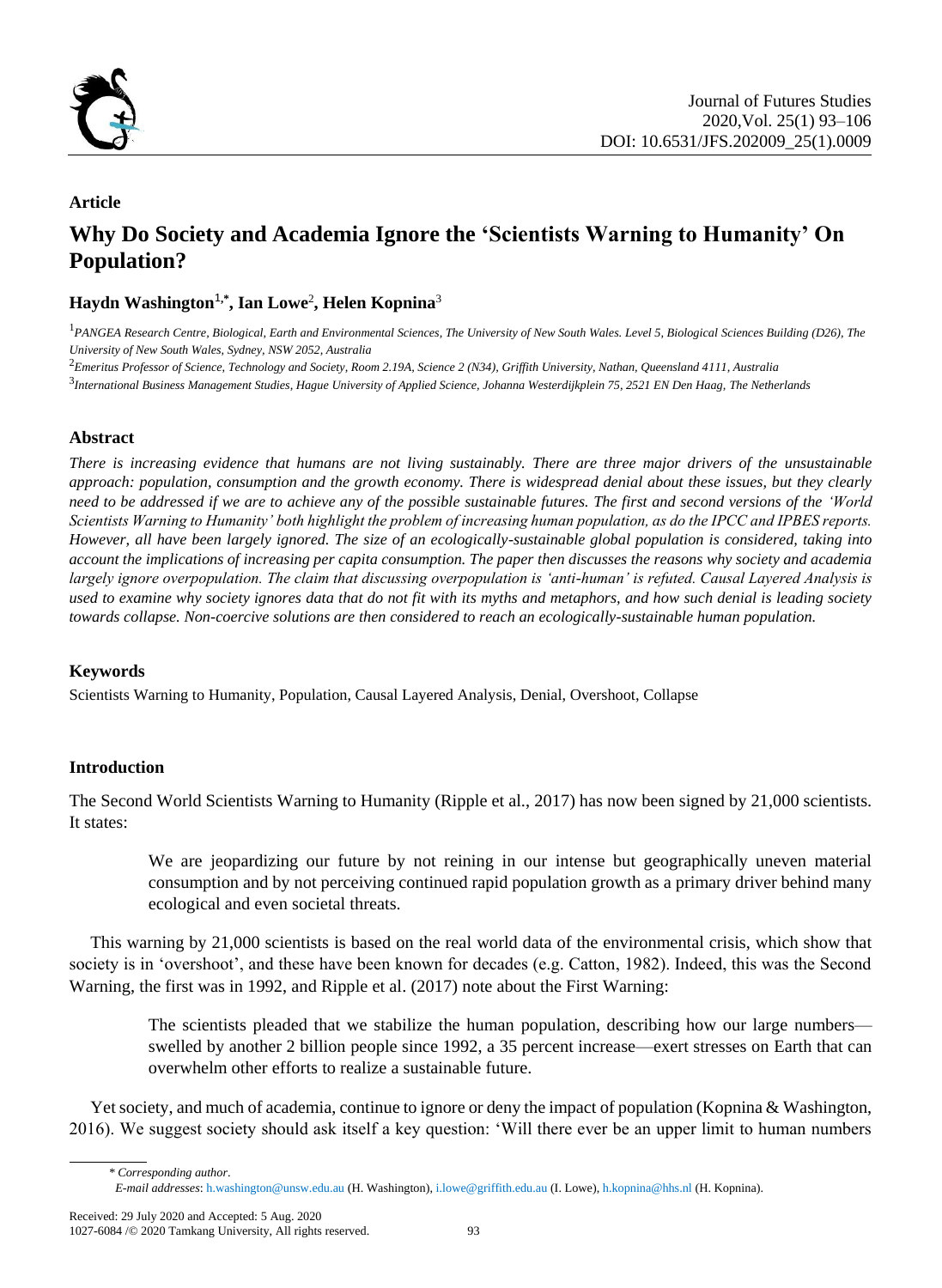and human consumption?'. A popular alternative seems to be to deny such difficult issues and maintain a trajectory towards societal and ecosystem collapse (Wijkman & Rockstrom, 2012; Washington, 2019). However, Hulme (2009) notes that if there is a 'safe' level of greenhouse gases to avoid runaway climate change, then is there not also a desirable world population?

We discuss here the tendency in academia to *avoid* the topics of overpopulation, overconsumption and the endless growth economy. However, these are the three key drivers of *un*sustainability (Washington, 2015; Rees, 2019). Ignoring them is irrational, *not* in humanity's best interests, nor those of the amazing diversity of life we share this planet with. Other key science documents have reached the same conclusion regarding the drivers of unsustainability. The IPCC 'Climate Change 2014' Synthesis report (IPCC, 2014, p. 5) noted:

Globally, economic and population growth continued to be the most important drivers of increases in CO<sup>2</sup> emissions from fossil fuel combustion.

The IPBES (2019) extinction report similarly notes: 'Key indirect drivers include increased population and per capita consumption' and also stated:

… a key element of more sustainable future policies is the evolution of global financial and economic systems to build a global sustainable economy, steering away from the current limited paradigm of economic growth.

Despite these reports accepting that overpopulation, overconsumption and the growth economy are key problems for society, there is remarkably little discussion about this in society or academia. It seems to be 'taboo' politically to question population growth, increasing consumption or the growth economy. Collectively, the public, governments and much of academia have been shying away from these issues for decades (Cafaro & Crist, 2012; Kopnina & Washington, 2016).

#### **Environmental Data Show the Unsustainability of Human Overpopulation**

Unsustainable population growth pushes the world beyond its carrying capacity (Catton, 1982), being the number of people an area can support sustainably and indefinitely. The world is finite, and we know that human numbers have grown exponentially so that they are now far larger than ever before in history (see Fig. 1). Our global population is more than 7.7 billion people. Despite declining global Total Fertility Rates (TFRs), population momentum is projected to cause global population to rise to 9.8 billion by 2050 and 11.2 billion by 2100 (UNDESA, 2017). The idea sometimes put forward that the population explosion is 'over' (often stated by the media and by some scholars) is clearly mistaken (as discussed by Campbell, 2012). However, it is also worth pointing out that some biologists challenge the UNDESA (2017) projections, arguing that future population may well be even *larger* than that projected (Gerland et al., 2014; Collins & Page, 2019). The full ramifications of overpopulation are well shown in the 'Human Overpopulation Atlas' by Abegao (2018).

The world is in ecological overshoot, with massive extinction underway (IPBES, 2019), as shown by all environmental indicators. This is as a result of our current global population of 7.7 billion people. Adding another 2.1 billion by 2050, and 3.5 by 2100, would cause extensive impact, major clearing of native vegetation (to produce food), major escalation of greenhouse gas production, major ecosystem collapse, and an even greater mass extinction (Crist, Mora, & Engelman, 2017). The key problem is that the world is overpopulated in terms of what is ecologically sustainable. This is true globally, as well as for the many countries that have exceeded ecological limits. This is clearly shown by the Global Ecological Footprint of 1.7 Earths (GFN, 2019), by the Living Planet Index (WWF, 2018) having declined by 60% since 1970, and by an extinction rate 10,000 times the natural rate in the fossil record (Chivian & Bernstein, 2008). One million species (at least) are now threatened by extinction (IPBES, 2019). Biodiversity experts such as E.O. Wilson (2003) suggest we could lose half (or even two thirds, Raven, Chase, & Pires, 2011) of the world's species by the year 2100 (or possibly earlier, Chivian & Bernstein, 2008). A key contribution to this is an increasing human population.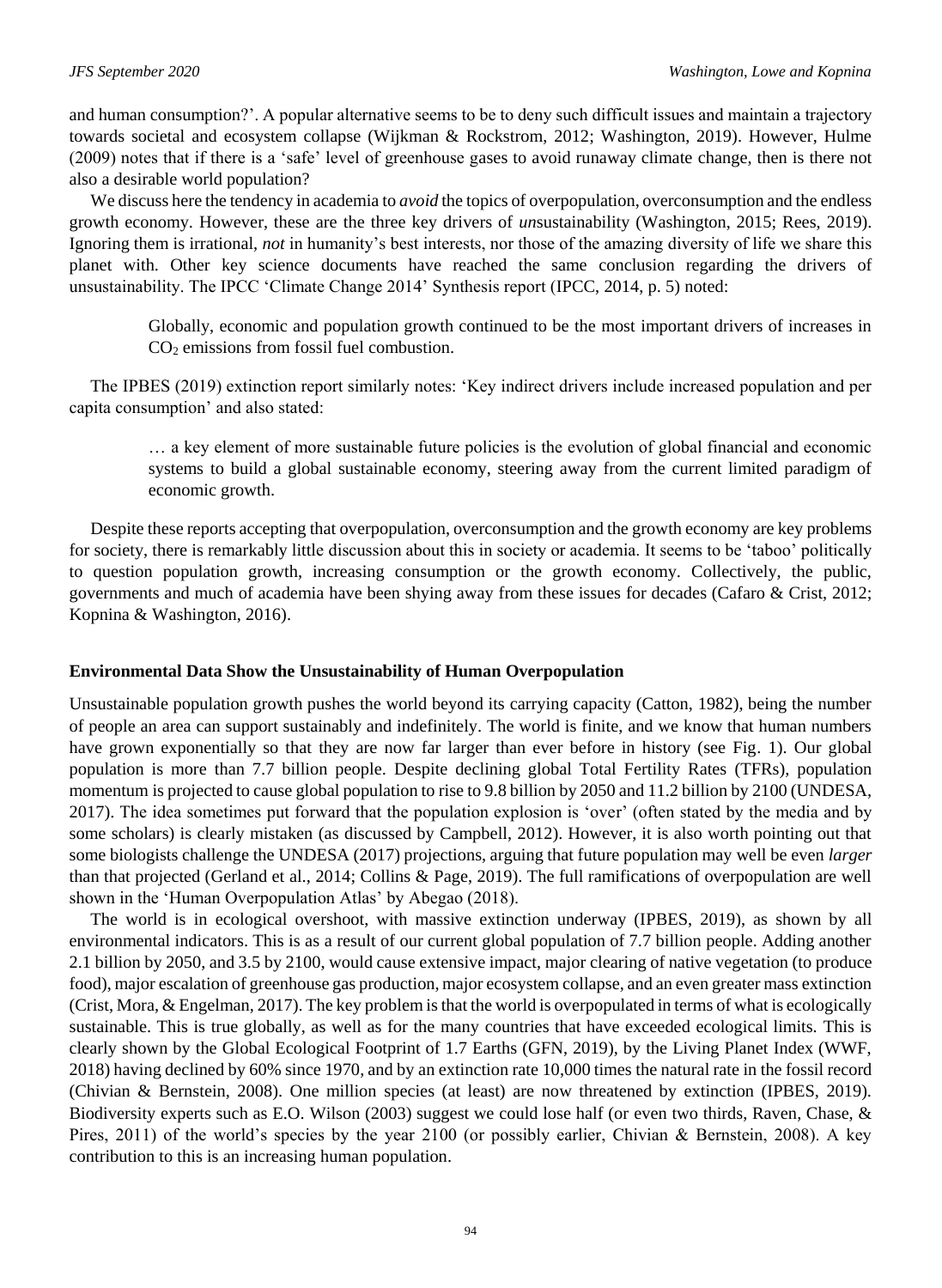

**Fig. 1:** World Population growth over time (Source: [https://ourworldindata.org/world-population-growth\)](https://ourworldindata.org/world-population-growth)

In 1968 Paul Ehrlich published 'The Population Bomb', which alerted the world to the dangers of exponentially growing population. He was later part of coining the entity (Ehrlich, Ehrlich, & Holdren, 1977):

#### Environmental **I**mpact = **P**opulation x **A**ffluence x **T**echnology

Or 'I = PAT'. Our impact on the Earth is thus the number of people times their affluence (per capita consumption of resources) times the technology we use (Washington, 2013). We accept that *historically* most of the impact from pollution and carbon emissions has come from the consumers in the developed world (Monbiot, 2009). However, the developing world is rapidly catching up. If this is done using traditional carbon-polluting industry (as it mostly still is), then the result will be steeply accelerating global carbon emissions, resource consumption, and increasing pollution. Indeed, this is already happening. The technology used to 'catch up' will thus be a critical factor, as will the question of whether the developing world seeks to catch up to the incredibly wasteful American level. However, improving technology, or curbing affluence, can only reduce our impact so far. The sheer number of consumers matters as much as the fact that many are now consuming more (Washington, 2015). A big population has a big impact, especially as the developing world expands its economy. Despite a 30% increase in resource efficiency, global resource use has expanded by 50% over 30 years (Flavin, 2010). This is mainly due to the increasing affluence of the large populations in the developing world. This is why China is now the world's biggest carbon polluter, while India now ranks third (after the US at number two) (UCS, 2018). Accordingly, society needs to target *all three components* of I = PAT if we seek to reduce human impact: reducing population, limiting affluence and cleaning technology. These are key tasks any meaningful interpretation of 'becoming sustainable' should address (Washington, 2015). Ignoring any one part of  $I = PAT$  (population, affluence or technology) will constitute a major obstacle to an ecologically sustainable future.

Population exacerbates all other environmental problems (Washington, 2015). Overpopulation also means cutting more forest for farmland, over-farming land so that it erodes, killing more 'bush meat' (wild animals) for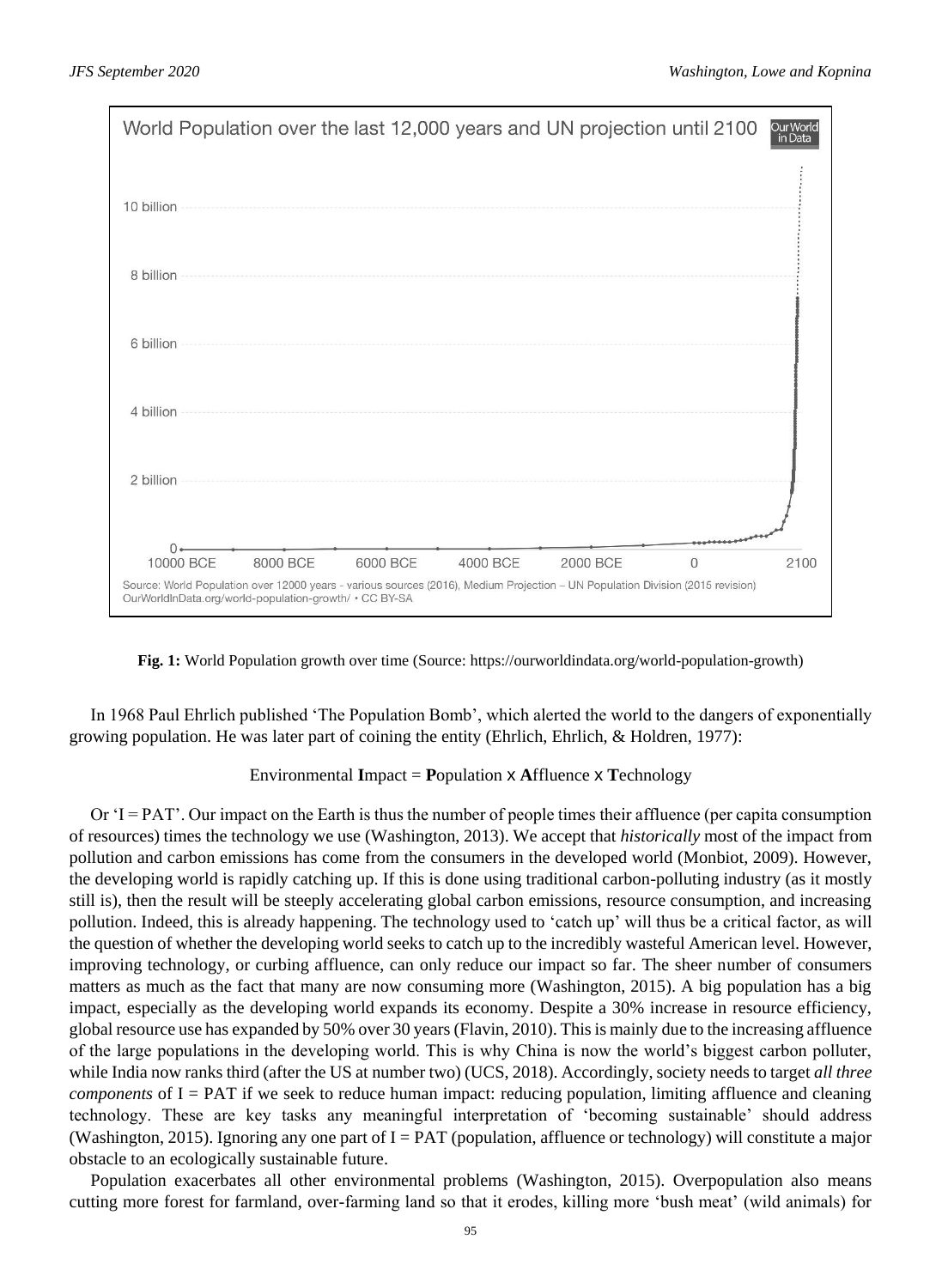food, and over-fishing the rivers and seas (Washington, 2015). It means burning more fossil fuels, or clearing and burning more forest as a way of fueling 'development'. Many scholars write of the need for a 'smaller ecological footprint', but as Dietz and O'Neill (2013, p. 78) point out: 'we need smaller footprints, but we also need fewer feet'. Butler (2012) notes that both climate change and the extinction crisis are merely *symptoms* of ecological overshoot by an obese humanity. Gerlagh, Lupi and Galeotti (2018) note that from 1990 to 2017 the increase in GHG emissions is one-fourth attributable to the growth of emissions per person, whereas *three-fourths* are due to population growth. Rees (2019, p. 132) argues that all our environmental problems are: 'symptoms of a singular phenomenon, *gross human ecological dysfunction*'. And yet despite all this, talking about overpopulation remains controversial.

#### **What Is an Ecologically Sustainable Global Population?**

What might an ecologically sustainable population number for the Earth be? It is remarkable that this question receives little discussion today in academia. Crist (2012) points out that this question should really be what is the number (and at what level of consumption) that can live on Earth without turning it into a human colony founded on the genocide of the nonhuman. Biocapacity data suggest that if we made no change at all to consumption patterns, we could currently sustain a population of 4 to 5 billion (Washington, 2013; Engelman, 2013). However, this would not work if every one of those lived at the US standard, where the Earth could sustain a quarter of today's population, or 1.75 billion people (Assadourian, 2013). If we were to move to the European standard of consumption it has been argued it would be 2 billion (WPB, n.d.). If everybody on Earth shared a modest standard of living, midway between the richest and the poorest, that figure might be around 3 billion (PM, 2010). The world is clearly already *over*populated in regard to being ecologically sustainable. We cannot live in 'Harmony with Nature' as the UN programme speaks of (http://www.harmonywithnature.un.org/) when our numbers are degrading the world's life support systems and causing ecocide – ecological genocide (Washington, 2019). It is also worth considering that human actions have already degraded the ability of the Earth to support people. This is made clear by the Millennium Ecosystem Assessment (MEA, 2005) which stated that 60% of ecosystem services were degrading or being used unsustainably. Hence Paul Ehrlich (2013) commented he once thought an ecologically-sustainable world population was 2 billion, but given the ecocide society has caused, he now thinks it more likely to be 1 billion. More recently he has been quoted as saying it is 1.5 billion (Carrington, 2018).

If population and affluence were to continue to increase as projected, by 2050 food production would have to increase by 70% according to a FAO report, but it also noted that 25% of the world's productive land is degraded, while water is becoming increasingly scarce and polluted (both above and below ground) (FAO, 2011). It is difficult to see how it is possible in the future to adequately feed 9 or 11 billion people, given the many accelerating and interconnected environmental problems that food production now faces (Brown, 2012). Production could be boosted by degrading the majority of our remaining natural areas and biodiversity to increase cropland by a fifth (Erb et al., 2009). This would cause massive negative impacts on nature (Crist, Mora, & Engelman, 2017). Engelman (2012) argued in 2012 we could stabilise world population at 8 billion if we applied the humane (non-coercive) strategies suggested later. Society however did not act at that time, so Engelman (2016) more recently suggested we could halt population growth before mid-century at a level below 9 billion. It remains difficult to see how that population could be sustainably supported.

#### **Why Is Overpopulation Such a Difficult Policy Issue?**

In practice, many governments actually try to boost their population growth by pro-child policies in order to boost their economic and political advantage over their less populous neighbours (Kopnina & Washington, 2016). In some countries, population growth is seen favorably, as politicians and economists assume that a larger population stimulates economic growth, both in terms of markets and consumers (The Economist, 2012a, 2012b; Blowfield, 2013). In the recent decade, population growth has become a polarised issue in sustainability discourse (Kopnina  $\&$ Washington, 2016), with debates ranging from ambiguity, to open hostility, toward 'blaming' overpopulation. Polarisation into the 'guilty' high-consumption Westerners and 'poor victims' in developing countries (who are portrayed as not being able to help having many children, and who have a much smaller carbon footprint due to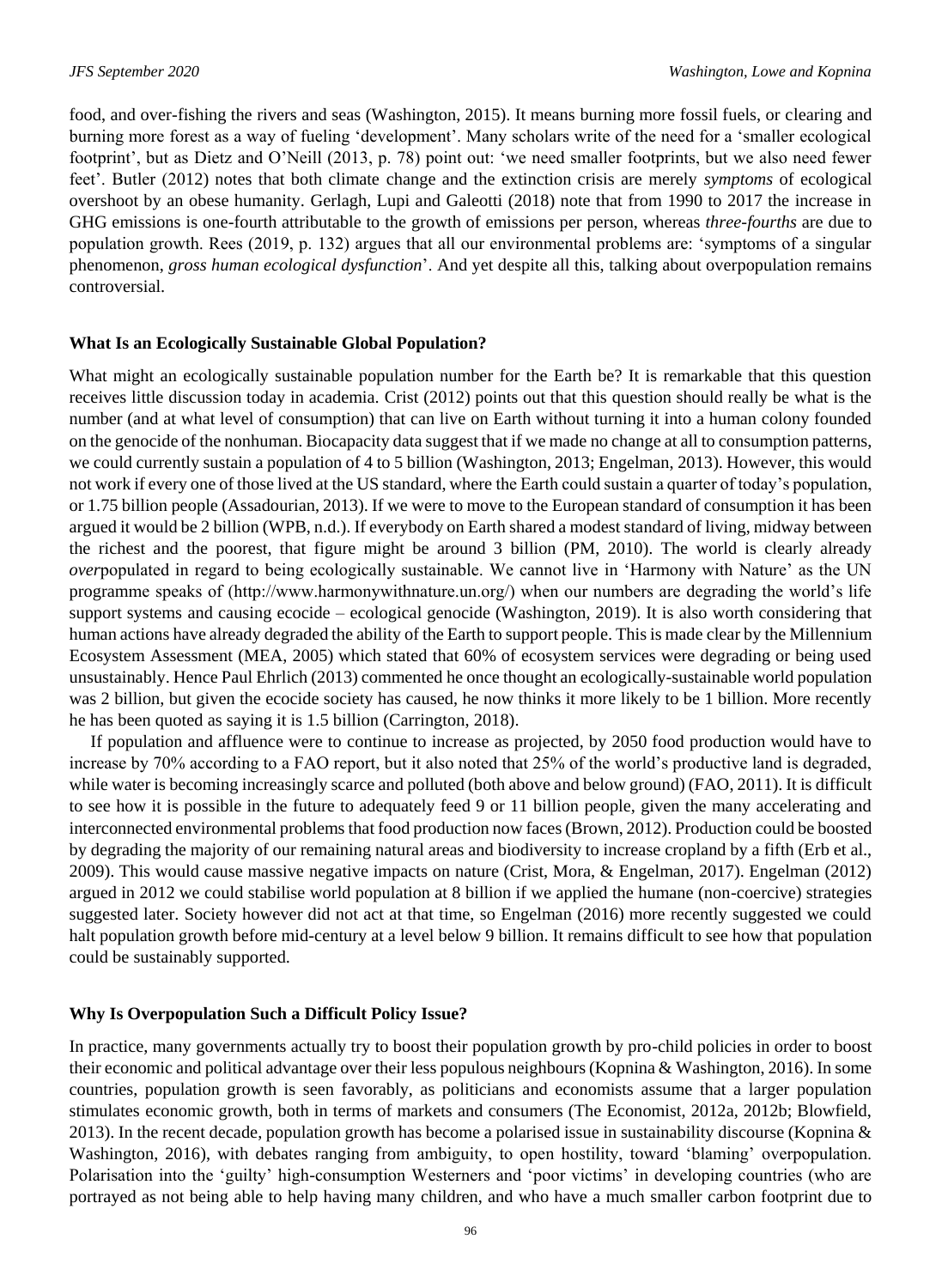their poverty, Kopnina & Washington, 2016) leads several scholars to claim population action is 'racist' or socially unfair (e.g. White, 1994; Hartmann, 2004; Robbins, 2012; Fletcher, Breitlin, & Puleo, 2014). Illustrating this antipopulation control sentiment, White (1994) blames green politics for what he categorises as vilifying population growth.

Why do otherwise 'green' and environmentally-thoughtful people continue to ignore this key issue? Few things seem to create such controversy in society as suggesting we should 'limit human numbers'. Into it comes issues such as religion, racism, social and ecological justice, equity, and poverty (Washington, 2015; Kopnina & Washington, 2016). The problem is that questioning population growth cuts at the heart of the received wisdom of a million years of human evolution, where 'more' people was always seen as being better (Washington, 1991). 'More' meant we could gather more food, cut down more forest to grow food, hunt more animals, defend ourselves better (Washington, 1991). 'More people' as a concept (until the last 100 years) has always been seen as a 'good thing' for society (Washington, 2015). After all, people love babies, so it goes against the grain to say we should have fewer of them. Collins (2010) believes that at the core of the population problem is a 'conflict of rights' - the right of the individual to reproduce, and the right of other species to continue to exist. It is thus difficult for us to understand that now 'more' is no longer better, but is leading us towards collapse (Rees, 2019). Ehrlich (2017) notes:

The more people there are, the more products of nature they demand to meet their needs and wants: timber, seafood, meat, gas, oil, metal ores, rare earths and rare animals to eat or to use for medicinal purposes. Human demands cause both habitat destruction and outright extermination of wildlife. So when you watch the expansion of the human enterprise; when you see buildings springing up; when you settle down to dinner at home or in a restaurant; you are observing (and often participating in) the sixth mass extinction.

There is also the question of religious discouragement of birth control methods (e.g. the Catholic Church). Add to that the fundamental desire of governments to have more citizens and greater power. Population ecologist Meyerson (see Hartmann, Meyerson, Guillebaud, Chamie, & Desvaux , 2008) explains:

Conservatives are often against sex education, contraception and abortion and they like growth – both in population and in the economy. Liberals usually support individual human rights above all else and fear the coercion label and therefore avoid discussion of population growth and stabilisation. The combination is a tragic stalemate that leads to more population growth.

History shows a worrying decline in discussion of overpopulation by the UN and other government bodies (Campbell, 2012). In 1994 the UN 'Cairo' conference stopped talking about 'family planning' and instead spoke only of 'women's reproductive health' (funding for family planning then dropped worldwide). At that time population control became something of a taboo word, as it was portrayed as infringing on 'women's rights'. There is also the key problem that the political Left – and much of the environment movement – have failed to face up to overpopulation as a key issue, either ignoring it or denying its essential importance (Crist, 2012; Kopnina & Washington, 2016). Many in the Left have referred to the past short-lived and unsuccessful forced sterilisation program in India, suggesting (erroneously) that most family planning was coercive (Kopnina & Washington, 2016). In fact family planning is about *giving women the choice* as to when to use their 'right' to have children. In fact, if family planning and contraceptives were made universally available, the evidence is that population would stabilise and then start to decline (Engelman, 2012). Another problem has been a common (if not universal) trend in feminism and the political Left to argue against population control, claiming it is coercive (Beck & Kolankiewicz, 2001), though this may be starting to change (Weeden & Palomba, 2012).

Recently, the linking of population and sustainability have become controversial (Kopnina & Washington, 2016). Policy documents issued by the United Nation's 'Sustainable Development Goals' (SDGs) do not seriously address population issues (Kopnina & Washington, 2016). At the UN Conference on Sustainable Development in 2012, the key problem discussed was a concern with agricultural productivity, and the necessity to provide food for a growing population. There was no consideration of the possibility of stabilizing and subsequently reducing population. More recently, the idea of 'planetary boundaries' (Rockstrom et al., 2009; Steffen et al., 2015) also did not consider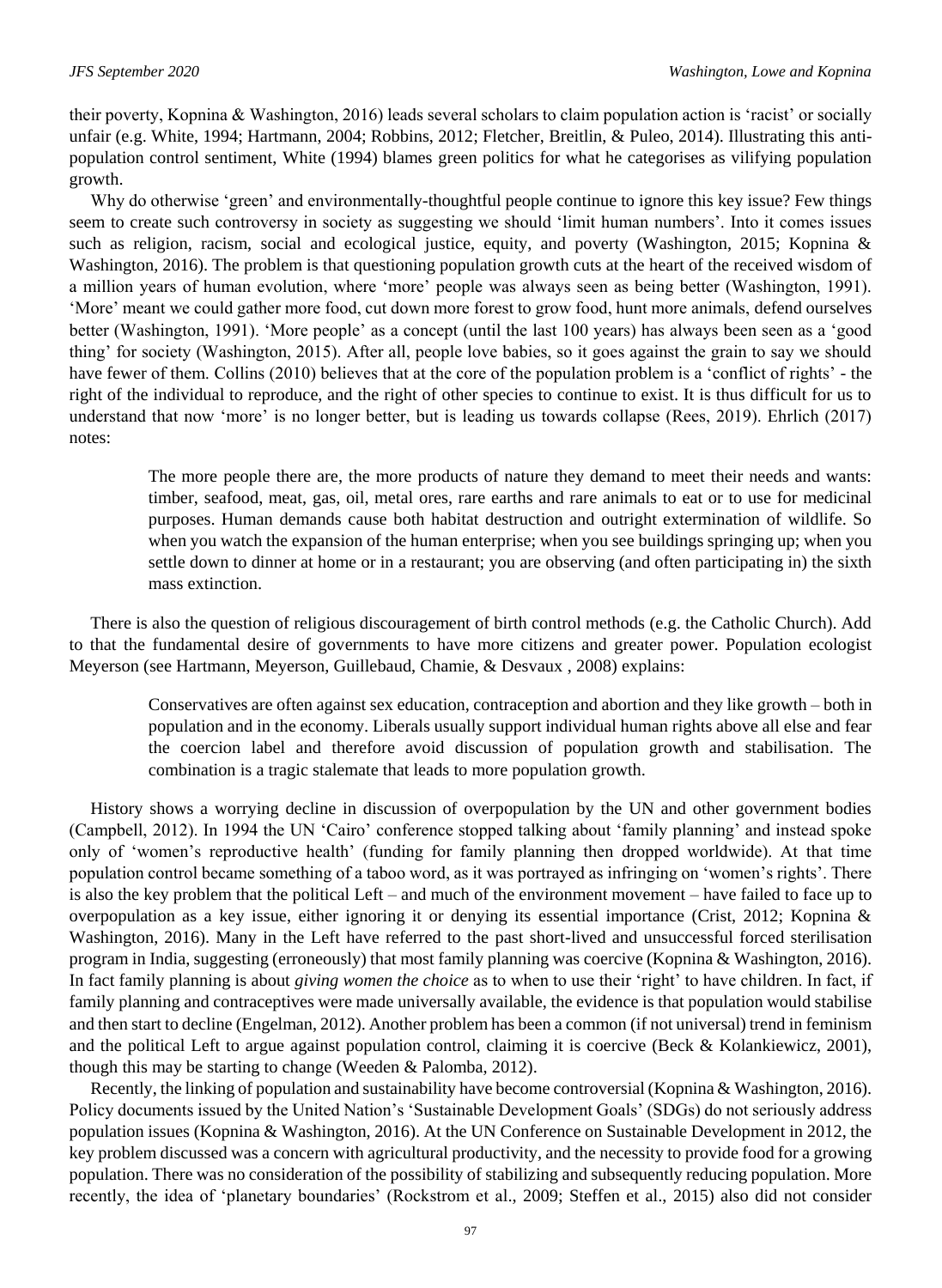'population' explicitly, even though it directly impacts negatively on *all* of the nine boundaries listed. It is worth noting also that a book on a new ecological economic model, 'Doughnut Economics' (Raworth, 2017), mentions population a few times, but then dismisses it as an issue, stating that population growth rates are declining (which is largely true outside Africa). It fails to note however that overall population is *still on the rise* due to population momentum, an ongoing reason why the world has overshot four planetary boundaries. The recent Living Planet Index (WWF, 2018) emphasized the need to curb consumption, but marginalized population as a key driver of unsustainability. Some 'degrowth' advocates also argue that overpopulation is not a key issue (e.g. Kallis, 2018). Derer (2018) notes: 'Nowadays there is almost a complete silence about overpopulation, both in the media and academia'.

Population growth is shunned in 'politically correct' academic circles (Smail, 2003, 2016), with critics arguing that we do not have a global overpopulation issue, but a global issue of too many people enjoying the highly privileged and exploitative Western lifestyle. Such critics argue that population growth is being used as a scapegoat by rich over-consuming elites (e.g. Fletcher, 2014). In this critique, those who link population to sustainability are branded neo-Malthusian, racist, or misanthropic (Kopnina & Washington, 2016). The ethical question posed is that the global 'North' or 'West' should not tell people in the 'South' that they should have fewer children, opening a Pandora's box of potential accusations (Kopnina & Washington, 2016).

The argument that 'population growth is not a problem' remains simplistic, dividing people into the bad (rich, Western) consumers and the innocent (poor, non-Western) developing world. In fact, such oversimplification argues that environmental impact is unrealistically divorced from the number of people (Kopnina & Washington, 2016). Simplistic divisions also tend to underplay the impact of the growth of the middle classes in developing countries, and the environmental impact of the increasing population in poor countries (MEA, 2005). The claim that the problem is just 'in the North' (i.e. the developed world) ignores the fact that the developing world is rapidly increasing its consumption (Washington, 2015). Yet the world's planetary boundaries (thresholds) are already exceeded on four levels (climate change, nitrate pollution, phosphorus pollution, and species extinction) and are close to exceeding thresholds for other boundaries (Rockstrom et al., 2009). Accordingly, we argue that civilization cannot afford to maintain a delusion that overpopulation is a non-issue.

#### **Is Talking About Overpopulation Anti-Human?**

The Discovery Institute video 'The war on humans' argues that any argument against population growth is antihuman (DI, 2014). This is expanded on in the book by the same name (White, 2014). They claim that anti-human activists want to reduce the human population by 90%. Clearly, they believe talking about overpopulation comes from a hatred of humanity (as discussed in Kopnina & Washington, 2016). However, no serious evidence to support this is presented. Environmental scientists and scholars who point out the danger of overpopulation do so for two key reasons. The first is that this is causing ecocide and the extinction of life on Earth. The second is that the first reason is likely to lead to famine and war, and the major loss of human population. The loss of nonhuman life via massive extinction is we believe a tragedy. The loss of human life due to pushing ecosystems into collapse (including agro-ecosystems) would equally be a tragedy. Thus, talking about overpopulation is not anti-human but *pro-human*. Population activism seeks to avoid mega-death (both human and nonhuman). Similarly, it wishes to avoid a situation where international conflict and war are increased. The 'anti-human' claim thus has no evidence or logic to support it. Breaking the denial dam about overpopulation is thus one of the most pro-human (as well as pro-nature) things any of us can do to reach an ecologically (and socially) sustainable future (Washington, 2019).

Any discussion of balance, harmony, or planetary and human healing (Washington, 2019) becomes impossible if population-control advocates are pejoratively branded as 'rabid environmentalists', 'misanthropes', 'racists', or even betrayers of the human race (discussed by Kopnina & Washington, 2016). Not only is such branding counterproductive, it reduces the very possibility of finding solutions to ensure a secure future for all the generations of tomorrow (human *and* nonhuman).

#### **'Causal Layered Analysis' and Denial**

The scientific evidence showing there are 'limits to growth' is clear, but denial is still widespread. The technique of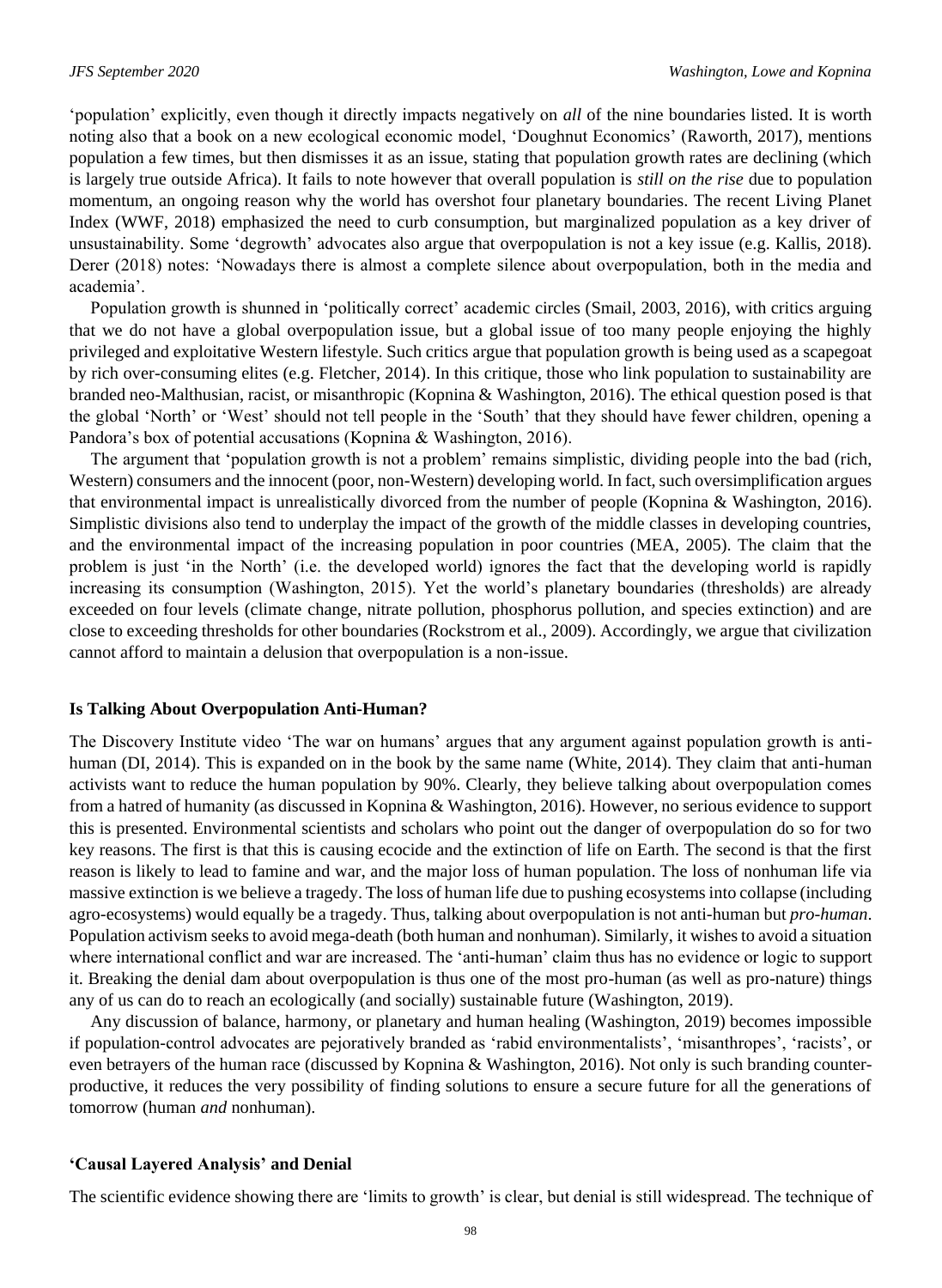'Causal Layered Analysis' (Inayatullah, 1998) scrutinizes discussion at four levels: litany, social causes, discourse or world view, and myth/metaphor. Analysing discussion of the issue of population growth in this way shows that denial arises from the conflict between the evidence and the myths or metaphors widely held by decision-makers. Faced with evidence which is inconsistent with their myths and metaphors, they reject the evidence and revert to simplistic assertions at the litany level. This is a fundamental obstacle to recognizing the extremely serious problems being caused by continuing growth in both population and resource use (Daly, 1991).

It was shown by the first global systems models in the early 1970s that there are limits to the scale of resource use and productive economic activity that the natural systems of the planet can accommodate (Meadows, Meadows, Randers, & Behrens, 1972). However, forty years later most decision-makers still behave as if limitless growth is possible. The 'standard world model' of 'The Limits to Growth' study, based on extrapolating the growth trends that existed in 1970, projected economic and ecological decline in the early to middle decades of this century. Recent comparisons with forty years of data show that the global community is still on that gloomy trajectory (Turner, 2012). The 1972 report explicitly pointed out that the growth trends were not inevitable and explored an alternative scenario, showing it to be possible to stabilize population and consumption at levels that could be sustained into the distant future (Meadows et al., 1972).

Despite detailed explanations of the environmental emergency we face (e.g. MEA, 2005; Wijkman & Rockstrom, 2012), decision-makers at the national and global level still behave as if the problem caused by growth in human population and consumption can either be safely ignored or, even more improbably, solved by more of the growth which is causing the difficulty (Daly, 1991). For those who believe that political decision-makers are 'rational actors', the continued denial of scientific analysis appears irrational. Causal Layered Analysis provides a logical explanation.

In terms of the components of CLA being: litany; social causes; worldview; and myths and metaphors, we consider these below. Most political discussion is at the litany level, over-simplified and superficial. Politicians assert that "growth is good" or, in words actually used by a former Prime Minister of Australia in referring to population, "the more the better". Some analysis does go deeper and look at social causes, occasionally even offering practical solutions that treat the disease rather than its superficial symptoms. Some analysis also does consider the issue of worldview or paradigm (e.g. Curry, 2011; Rolston, 2012; Washington, Taylor, Kopnina, Cryer, & Piccolo, 2017; Kopnina, Taylor, Washington, & Piccolo, 2018), pointing to the dominance of anthropocentrism and neoliberalism in both society and academia. However, many branches of academia (and Western society in general) fail to consider *their own* worldview and ethics (Washington, 2018a).

Causal Layered Analysis provides insight into the reason people find it difficult to accept truths that should be unarguable, because denial is an understandable response when the truths are in fundamental conflict with the myths or metaphors people hold (Inayatullah, 2004). When those myths or metaphors are so widespread as to constitute the underlying ethos of society, continued denial is the norm. Almost all public discourse ignores the myths or metaphors underlying the discussion: what Inayatullah (2004, p. 13) has called 'the unconscious dimensions of the problem'. In those terms, some obvious deep-seated myths underpin our civilisation. One is the notion that 'progress is inevitable', seeing growth as the hallmark of progress and the bringer of wealth and happiness. Challenging the myth of growth is tantamount to heresy. The very title of the report 'The Limits to Growth' might have been chosen to provoke the response it received: shock, disbelief, and vituperative attacks that belittled the intelligence of the authors and questioned their motivation (Lowe, 2005). The real world is complicated and growth brings benefits and problems, but the deep-seated belief in growth means that the benefits are applauded - while the problems are usually ignored.

A second underlying metaphor is the notion that we are not citizens but 'consumers'; in a morally-deficient and spiritually-bankrupt society, we are urged to find fulfillment in consumption (Tacey, 2000). This is an extraordinary metaphor: the individual as 'stomach'. We don't use resources, we consume them. This is not seen as a weakness, a pardonable foible, but almost a social and economic duty: consume and take comfort in the fact that you are helping the economy to grow. As an extreme example of this approach, as the Twin Towers crumbled after the terrorist attacks of September 11 2001, shocked US citizens were urged to go shopping. Experts lament any decline in new car sales or spending on tourism, as if these were indicators of social decay - rather than probably representing rational choices about using scarce resources. Raskin has argued that consumerism has been one of the triad of dominant values for the last century, along with 'domination of nature' and individualism (Raskin, 2006).

A third underlying myth is that natural systems exist solely for our benefit, so we are free to exploit them in any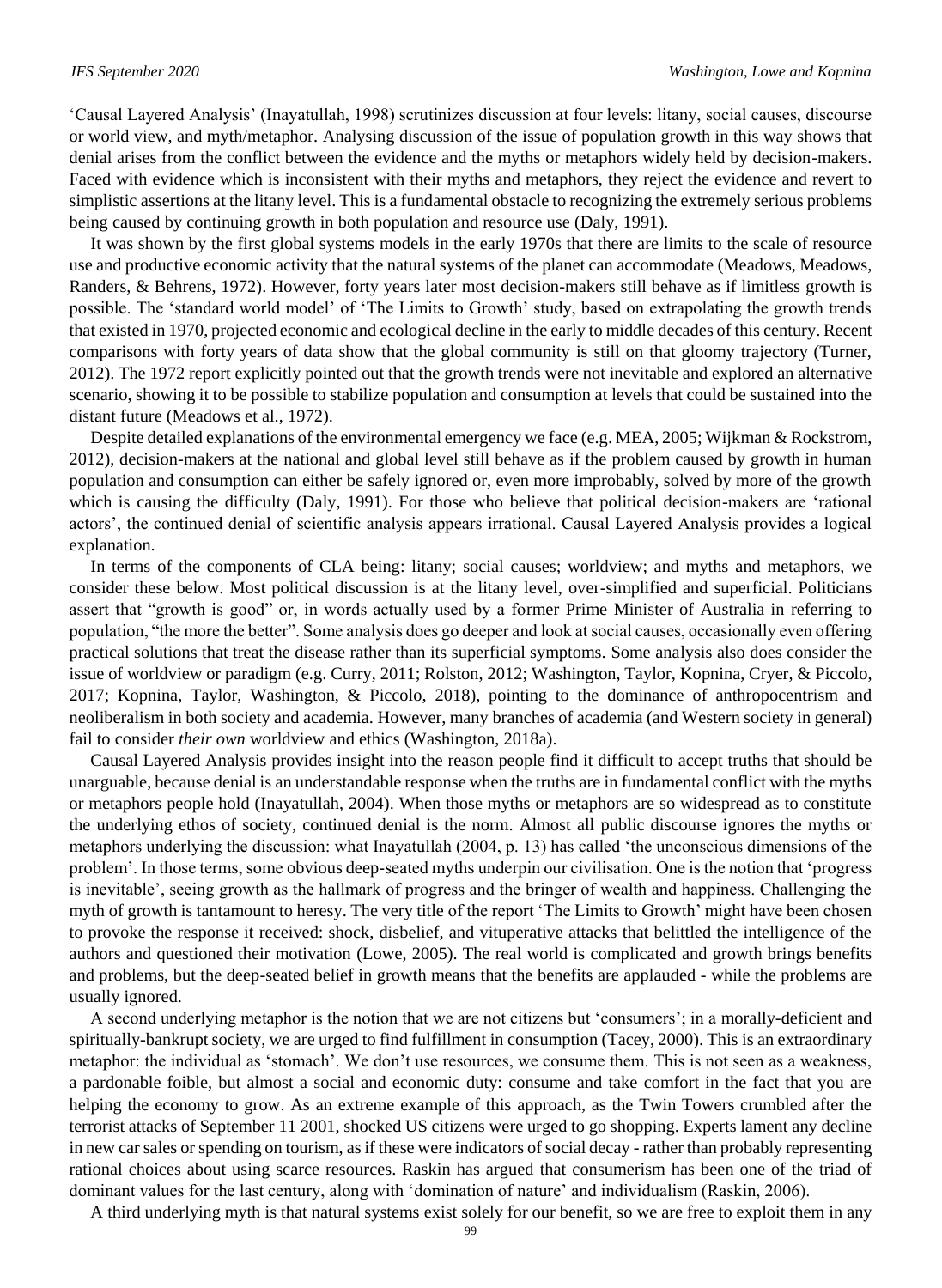way (e.g. Curry, 2011; Rolston, 2012). The concept of domination of nature is arguably a logical extension of the Enlightenment (Raskin, 2006) and the emerging body of scientific understanding that has allowed humans to transform the world dramatically, and enabled unprecedented material comfort for billions of people. It is expressed in triumphalist slogans such as 'Earth yields to the dominion of man' as well as in hubristic notions such as 'environmental management', implying we have the knowledge and the wisdom to control natural systems for our benefit. Raskin (2006) argues that the metaphor of domination of nature now needs to be replaced by the concept of *ecological sensitivity*, recognising that natural systems have critical limits, and accepting the responsibility to live within those limits.

Analysis of recent political discourse shows an unwavering belief in the benefits of growth. Politicians almost universally support all of the key drivers of unsustainable futures: growing population, increasing consumption and economies predicated on endless growth (Lowe, 2015). The power of the belief in the benefits of growth was illustrated when a senior editor of 'The Australian' newspaper was on a media panel at a conference attended by one of the authors. Paul Kelly asserted that it was common knowledge that population growth is good for the economy. In the discussion period, an expert pointed out that he had conducted a detailed analysis of the data for OECD countries and found no correlation at all between the rate of population growth and the usual measures of economic well-being, such as Gross Domestic Product per capita. The editor looked puzzled, confessed that he had not seen the OECD data, but said the conclusion did not make sense to him, and he was sure it would not make sense to the people he consulted on these issues. Faced with the uncomfortable choice between his myth and the real world data, he chose to reject the numbers and cling to his myth. He still advocates the litany of the benefits of population growth (Kelly, 2000, 2018), undaunted by the reality of local calculations that show the cost of infrastructure for each additional Australian to be about a quarter of a million dollars (O'Sullivan, 2012). In similar terms, those who believe in the myth of unlimited growth often respond by attacking the messenger (O'Connor & Lines, 2008) or developing arguments of Jesuitical ingenuity to justify their position (Brown, Hartwich, & O'Connor, 2012).

#### **Denial Leading Towards Collapse?**

Diamond (2005) argued in his landmark study that societies inevitably expand until they reach limits of some kind: food, water, mineral resources, relations with neighbouring societies. Whether the society then fails or survives, he said, depends on whether they are able to adapt to the new situation. History shows that some societies (such as the Mayan civilisation, the Tigris-Euphrates settlements, the Viking settlement in Greenland facing the Little Ice Age, and Easter Island) essentially continued to do what they had always done, despite the impending crisis, and pushed on to inevitable collapse. Diamond cites other examples, such as other Pacific island states, medieval Japan and Iceland (which faced similar problems as the Greenland settlement), where the problem prompted changes in social or economic arrangements to meet the new reality - and the society survived. His book is sub-titled 'How societies choose to fail or survive' because he argues that any society can *choose* whether to adapt to new realities or ignore them until it is too late to adapt. The critical issue is whether societies are able to adapt to the new reality (in this case the real world data shown by the 'Scientists Warning' that overpopulation and overconsumption are fundamentally unsustainable). Diamond (2005) argues that this question is determined by the values of the society, setting limits on the scale of change which is acceptable; where survival would require change to deeply embedded values, it is a less likely option than persisting in the old ways, despite their predictably tragic outcome.

Causal Layered Analysis supports Diamond's theory that societies collapse when they are unable to adapt to changing circumstances, providing a causal explanation: while responding by change appears a more rational approach than marching bravely to inevitable collapse, that apparently irrational behaviour can reflect the way underlying metaphors prevent a concerted response. This is a very uncomfortable conclusion for our present civilisation, since it is reasonable to conclude that our underlying myths and metaphors are certainly a very serious obstacle to meeting the challenges we now face. They could very well prove insurmountable. Hence we need to break the denial dam which makes it impossible to question population growth and increasing consumption (Washington, 2015).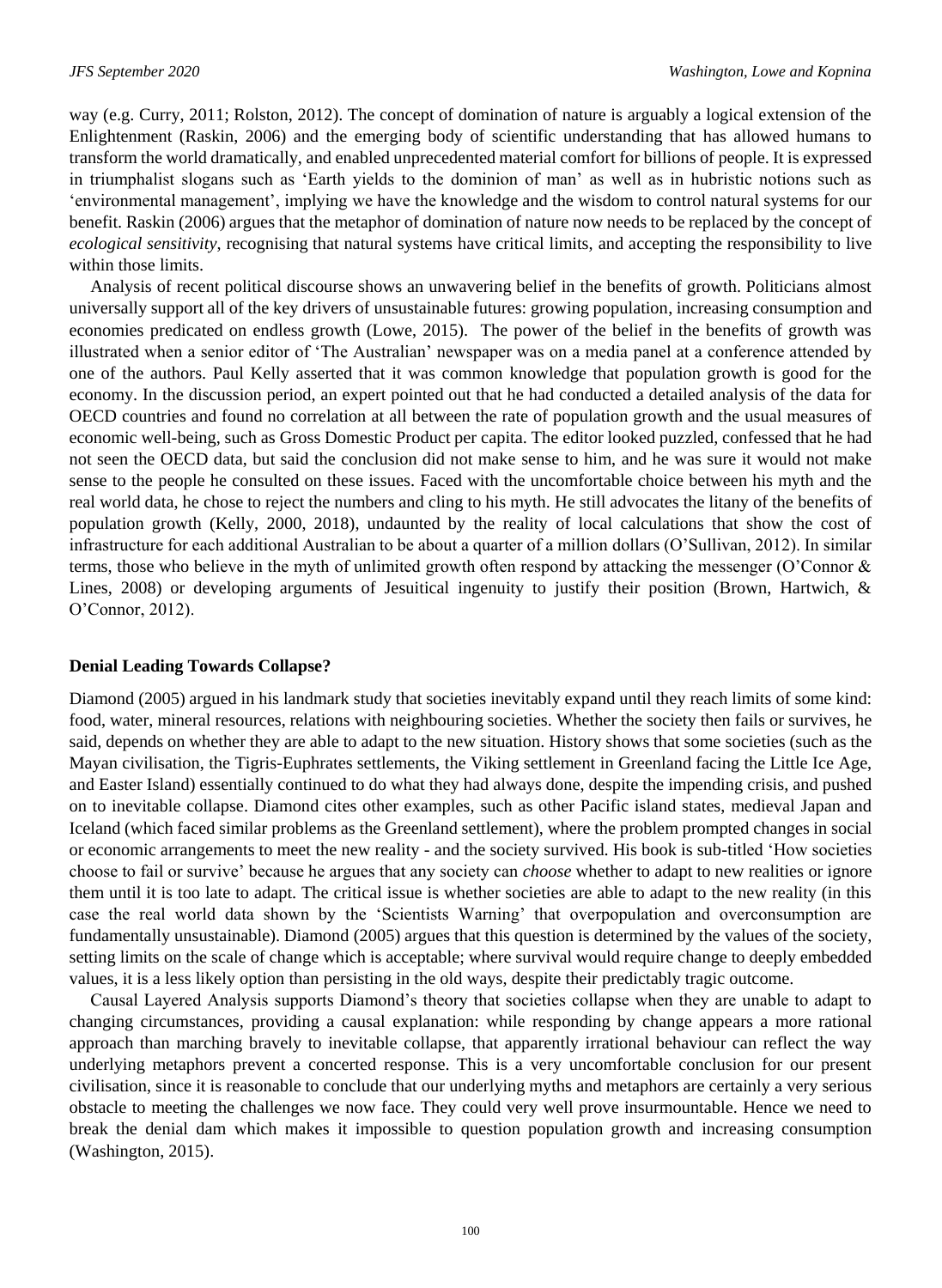## **Solutions**

Campbell (2012, p. 52) concludes we can break the spiral of silence about overpopulation by showing that it: 1) Makes it impossible for the poor to escape poverty and ecological degradation; 2) High fertility is not due to women's desire to have more children; 3) Fertility can decline when women are given freedom to control their fertility via family planning. Kopnina and Washington (2016, p. 139) conclude:

We believe that addressing population is not a condemnation of the poor or an excusal of the rich. Nor is this a call for coerced population control or a perpetuation of social inequality. Rather, this is a call for recognition that there are many common factors, contributing to global poverty, inequality, and environmental destruction, and that population growth exacerbates all of these.

They note that the first step is to accept that we (collectively) have a major problem. Then we need to abandon denial, and discuss and immediately implement solutions. Engelman (2016) explains that overpopulation can be tackled by nine *humane* (non-coercive) strategies to stabilize population:

- 1. Assure universal access to a range of safe and effective contraceptive options and family planning services for both sexes.
- 2. Guarantee education through secondary school for all, with a particular focus on girls.
- 3. Eradicate gender bias from law, economic opportunity, health, and culture.
- 4. Offer age-appropriate sexuality education for all students.
- 5. End all policies that reward parents financially if they are based on the number of their children.
- 6. Integrate teaching about population, environment, and development relationships into school curricula at multiple levels.
- 7. Put prices on environmental costs and impacts.
- 8. Adjust to population aging rather than trying to delay it through governmental incentives or programs aimed at boosting childbearing.
- 9. Convince leaders to commit to ending population growth through the exercise of human rights and human development.

In regard to family planning, Engelman and Johnson (2019, p. 1) conclude:

Barriers to family planning are the physical, financial, educational, social, religious, personal or legal obstacles which prevent women and girls from accessing contraception. Barriers to family planning are not only relevant to those who are passionate about improving health, gender equality, empowerment and economic development, but also to those who are passionate about the conservation of biodiversity, the environment and sustainability.

The strategies suggested by Engelman (2016) do actually work. Using similar strategies, Iran was able to halve its population growth rate from 1987 to 1994 (Brown, 2011). More generally, the birth-rate declines when women are educated, financially secure and in control of their reproductive behavior. In advancing knowledge-based societies such as Singapore, conventional economists now express concern about the birth-rate being lower than they would like, based on their traditional view that population growth is desirable economically. The Population Media Center (PMC, n.d.) continues to successfully educate about strategies to reduce fertility levels. Using such humane strategies, we could reduce global population to 6 billion by the end of the century and to a sustainable 2– 3 billion by the end of the following century (Staples & Cafaro, 2012). Crist, Mora and Engelman (2017, p. 264) conclude:

The size of the human population is not the only variable stressing Earth. But it is a powerful force that is also eminently amenable to change, if the international political will can be mustered. Scientific willingness to engage with this issue will contribute to raising public awareness and helping to shift policies. In our efforts to halt the extinction crisis and to bequeath a biodiverse planet to future generations, willingness to marshal the resources and deploy proven tactics to address the population question is crucial.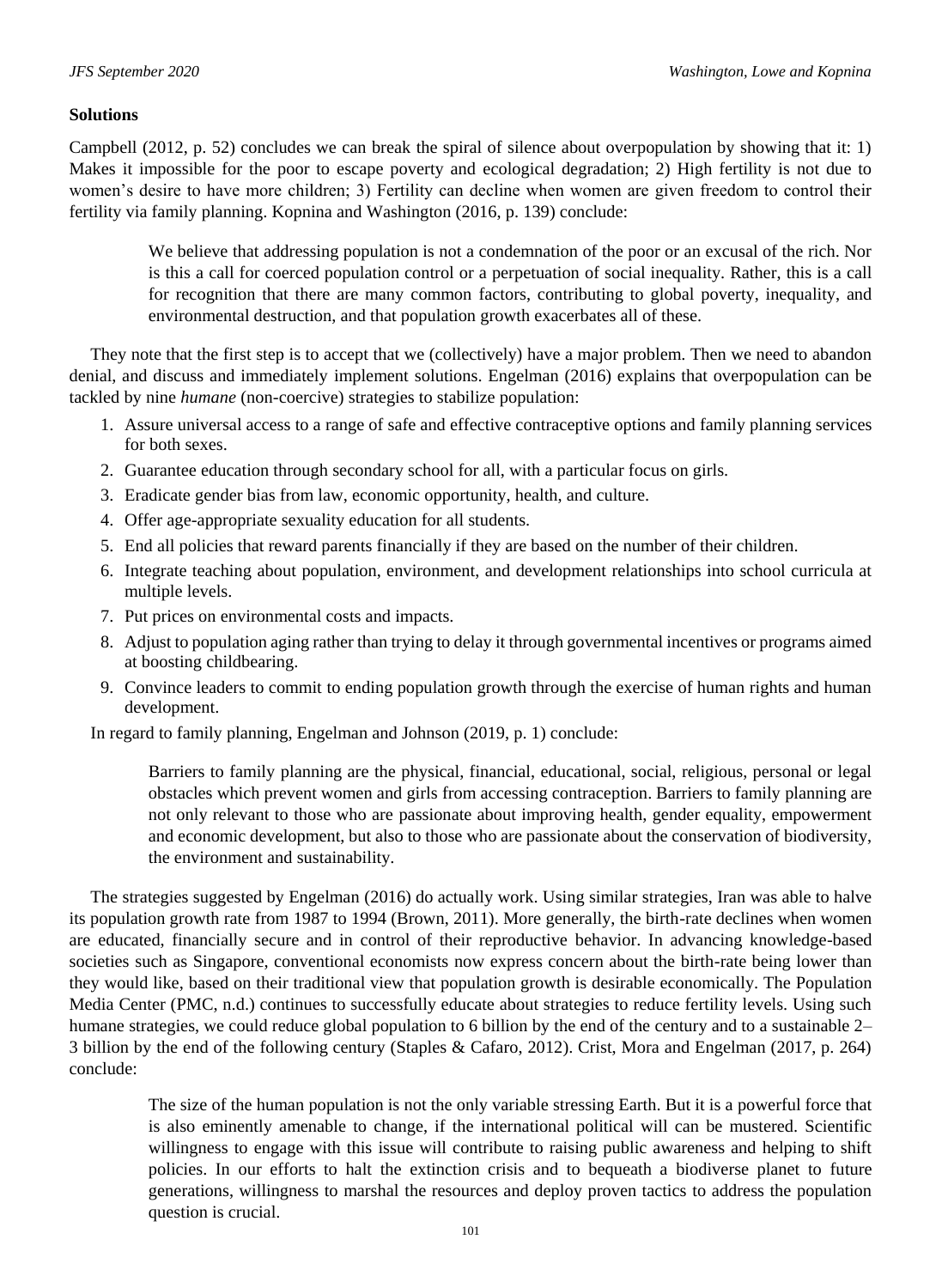#### **Conclusion**

We are faced with three major drivers of unsustainability – overpopulation, overconsumption and the endless growth economy. Clearly, talking about any of these is not easy, as society is in denial of all of them (Washington, 2018b). Nevertheless, to reach a meaningful 'sustainability' we believe society does have to engage in dialogue about *all of them*. The denial of human overpopulation is a major problem for both nature and humanity. We must see and act on all the 'elephants in the room' (Zerubavel, 2006), and that means that overpopulation can no longer be ignored or denied. Overpopulation and overconsumption are entwined, and must be solved concurrently. Causal Layered Analysis shows why society finds it so hard to accept the reality of the data that the 'Scientists Warning' so clearly demonstrates. However, while much of society and academia continue to ignore overpopulation as a key driver of unsustainability, any chance of being able to solve the environmental crisis will remain vanishingly small. The 'Scientists Warning to Humanity' shows that society's current path of overpopulation and overconsumption is fundamentally unsustainable. This warning needs to be accepted and acted on.

#### **Acknowledgements**

This work has not been funded by any grant.

#### **References**

- Abegao, J. (2018). *Human overpopulation atlas: Volume 1*. Retrieved from https://www.overpopulationatlas.com/.
- Assadourian, E. (2013). Re-engineering cultures to create a sustainable civilization, in L. Starke (Ed.), *State of the World 2013: Is sustainability still possible?*. Washington: Island Press.
- Beck, R., & Kolankiewicz, L. (2001). Forsaking fundamentals: The environmental establishment abandons US population stabilisation. Washington: US Centre for Immigration Studies. Retrieved from http://www.cis.org/articles/2001/forsaking/toc.html.
- Blowfield, M. (2013). *Business and sustainability*. Oxford (UK): Oxford University Press.
- Brown, L. (2011). *World on the edge: How to prevent environmental and economic collapse*. New York: W.W. Norton and Co.
- Brown, L. (2012). *Full planet, empty plates: The new geopolitics of food scarcity*. New York: Norton.
- Brown, J., Hartwich, M., & O'Connor, M. (2012). *Why vs Why Big Australia*. Sydney: Pantera Press.
- Butler, T. (2012). Colossus versus liberty: A bloated humanity's assault on freedom, in P. Cafaro and E. Crist (Eds), *Life on the brink: Environmentalists confront overpopulation* (pp. 160-171). Georgia, US: University of Georgia Press.
- Cafaro, P., & Crist, E. (2012). *Life on the Brink: Environmentalists Confront Overpopulation*. Georgia, US: University of Georgia Press.
- Campbell, M. (2012). Why the silence on population?, in P. Cafaro and E. Crist (Eds), *Life on the brink: Environmentalists confront overpopulation* (pp. 41-55). Georgia, US: University of Georgia Press.
- Carrington, D. (2018). Paul Ehrlich: 'Collapse of civilisation is a near certainty within decades'. *The Guardian*, 22 March. Retrieved from https://www.theguardian.com/cities/2018/mar/22/collapse-civilisation-near-certaindecades-population-bomb-paul-ehrlich.
- Catton, W. (1982). *Overshoot: The ecological basis of revolutionary change*. Chicago: University of Illinois Press.
- Chivian, E., & Bernstein, A. (2008, eds.). *Sustaining life: How human health depends on biodiversity*. Center for Health and the Global Environment. New York: Oxford University Press.
- Collins, P. (2010). *Judgment day: The struggle for life on Earth*. Sydney: UNSW Press.
- Collins, J., & Page, L. (2019). The heritability of fertility makes world population stabilization unlikely in the foreseeable future. *Evolution and Human Behaviour*, *40*(1), 105-111.
- Crist, E. (2012). Abundant Earth and the population question, in P. Cafaro and E. Crist (Eds), *Life on the brink: Environmentalists confront overpopulation* (pp. 141-151). Georgia: University of Georgia Press.
- Crist, E., Mora, C., & Engelman, R. (2017). The interaction of human population, food production, and biodiversity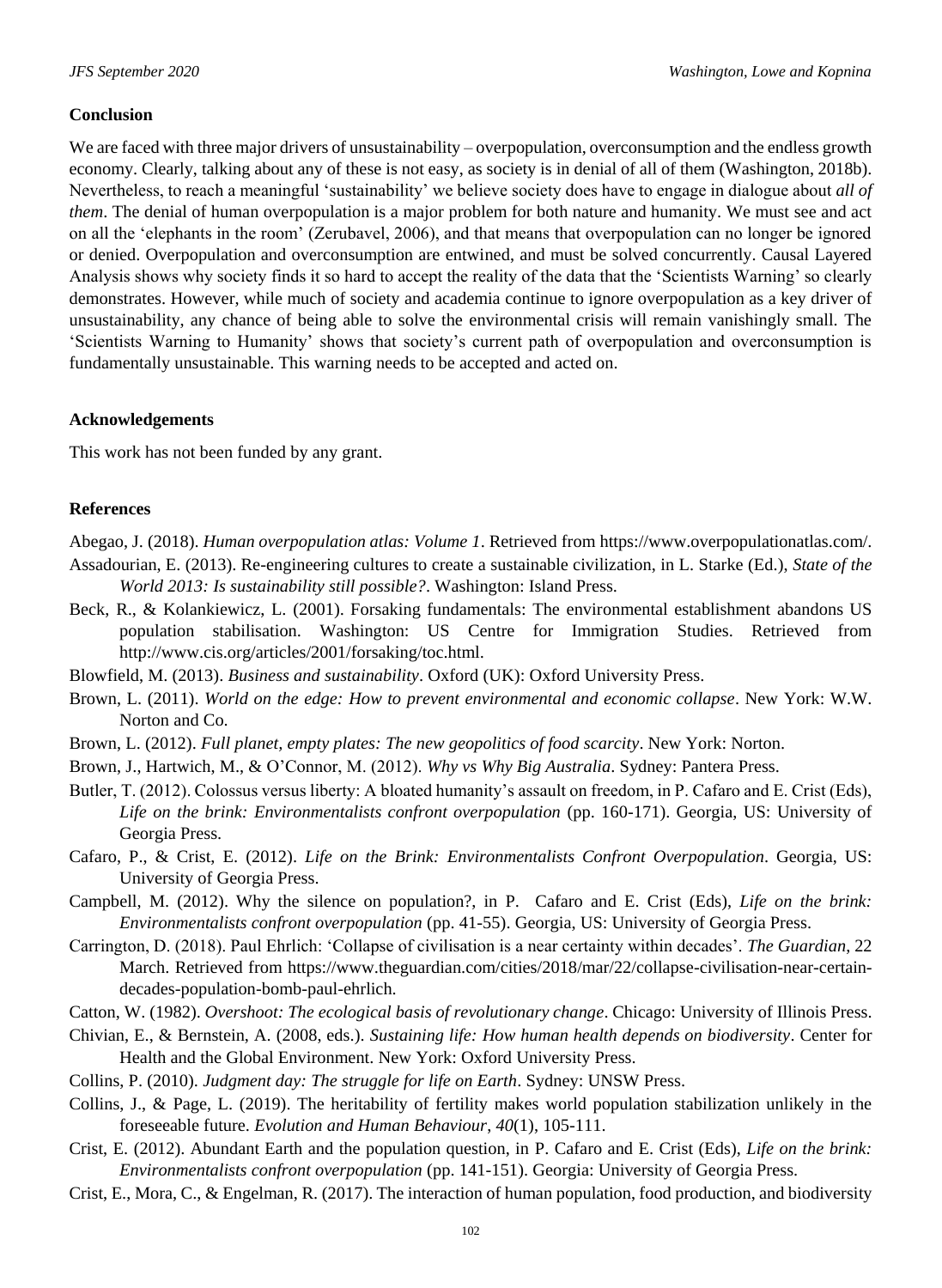protection. *Science*, *356*, 260-264.

- Curry, P. (2011). *Ecological Ethics: An Introduction*, Second Edition. Cambridge, UK: Polity Press.
- Daly, H. (1991). *Steady state economics*. Washington: Island Press.
- Derer, P. (2018). Evidence for the changing discourse on population growth in an environmental magazine. The Overpopulation Project, 16 Aug 2018. Retrieved from https://overpopulation-project.com/evidence-for-thechanging-discourse-on-population-growth-in-an-environmental-magazine/.
- DI. (2014). 'The War on Human' video. Discovery Institute. Retrieved from https://www.youtube.com/watch?v=RWcEYYj\_-rg.

Diamond, J. (2005). *Collapse: Why societies choose to fail or succeed.* New York: Viking Press.

- Dietz, R., & O'Neill, D. (2013). *Enough is enough: Building a sustainable economy is a world of finite resources*. San Francisco: Berrett-Koehler Publishers.
- Ehrlich, P. (1968). *The population bomb*. New York: Ballentine Books.
- Ehrlich, P. (2013). Personal communication from Prof. Paul Ehrlich at the 2013 Fenner Conference on the Environment 'Population, Resources and Climate Change', Canberra Australia (http://population.org.au/fenner-conference-2013-summing).
- Ehrlich, P. (2017). You don't need a scientist to know what's causing the sixth mass extinction. *The Guardian*, 12 July 2017. Retrieved from https://www.theguardian.com/commentisfree/2017/jul/11/sixth-mass-extinctionhabitats-destroy-population.
- Ehrlich, P., Ehrlich, A., & Holdren, J. (1977). *Ecoscience: Population, resources, environment*. New York: WH Freeman and Co.
- Engelman, R. (2012). Nine population strategies to stop short of 9 billion, in L. Starke (Ed.). *State of the World 2012: Moving toward sustainable prosperity*. Washington: Island Press.
- Engelman, R. (2013). Beyond sustainababble, in L. Starke (Ed.), *State of the world 2013: Is sustainability still possible?*. Washington: Island Press.
- Engelman, R. (2016). Nine population strategies to stop short of 9 billion. In H. Washington & P. Twomey (Eds), *A future beyond growth: Towards a steady state economy*. New York: Routledge.

Engelman, R., & Johnson, D. (2019). *Removing barriers to family planning, empowering sustainable environmental conservation: A background paper and call for action.* Margaret Pyke Trust, with the Population & Sustainability Network. Retrieved from https://thrivingtogether.global/wpcontent/uploads/2019/06/Removing-Barriers-to-Family-Planning-Empowering-Sustainable-Environmental-Conservation-A-Background-Paper-and-Call-for-Action.pdf.

- Erb, K., Haberl, H., Krausmann, F., Lauk, C., Plutzar, C., Steinberger, J., …Pollack, G. (2009). Eating the planet: Feeding and fueling the world sustainably, fairly and humanely  $- A$  scoping study. Social ecology working paper no. 116. Vienna: Institute of Social Ecology and Potsdam Institute for Climate Impact Research.
- FAO. (2011). *The state of the world's land and water resources for food and agriculture (SOLAW)*. Rome: Food and Agriculture Organisation.
- Flavin, C. (2010). Preface, in L. Starke and L. Mastny (Eds.), *State of the World 2010: Transforming cultures from consumerism to sustainability*. New York: Worldwatch Institute/ Earthscan.
- Fletcher, R. (2014). World population to hit 11bn in 2100 with 70% chance of continuous rise. E-mail posted on Environmental Anthropology Listserv (EANTHL@LISTSERV.UGA.EDU), 2014 Sept 2019.
- Fletcher, R., Breitlin, J., & Puleo, V. (2014). Barbarian hordes: The overpopulation scapegoat in international development discourse. *Third World Quarterly, 35*, 1195–1215.
- Gerlagh, R., Lupi, V., & Galeotti, M. (2018). Family Planning and Climate Change. CESifo Working Paper No. 7421, Munich, Munich Society for the Promotion of Economic Research. Retrieved from [https://www.cesifo-group.de/DocDL/cesifo1\\_wp7421.pdf.](https://www.cesifo-group.de/DocDL/cesifo1_wp7421.pdf)
- Gerland, P., Raftery, A., Ševčíková, H., Li, N., Gu, D., Spoorenberg, T., ...Bay, G. . (2014). World population stabilization unlikely this century. *Science, 346* (6206), 234-237.
- GFN. (2019). Country trends. Global Footprint Network. Retrieved from http://data.footprintnetwork.org/#/countryTrends?cn=5001&type=BCpc,EFCpc.
- Hartmann, B. (2004). Conserving racism: The greening of hate at home and abroad. Retrieved from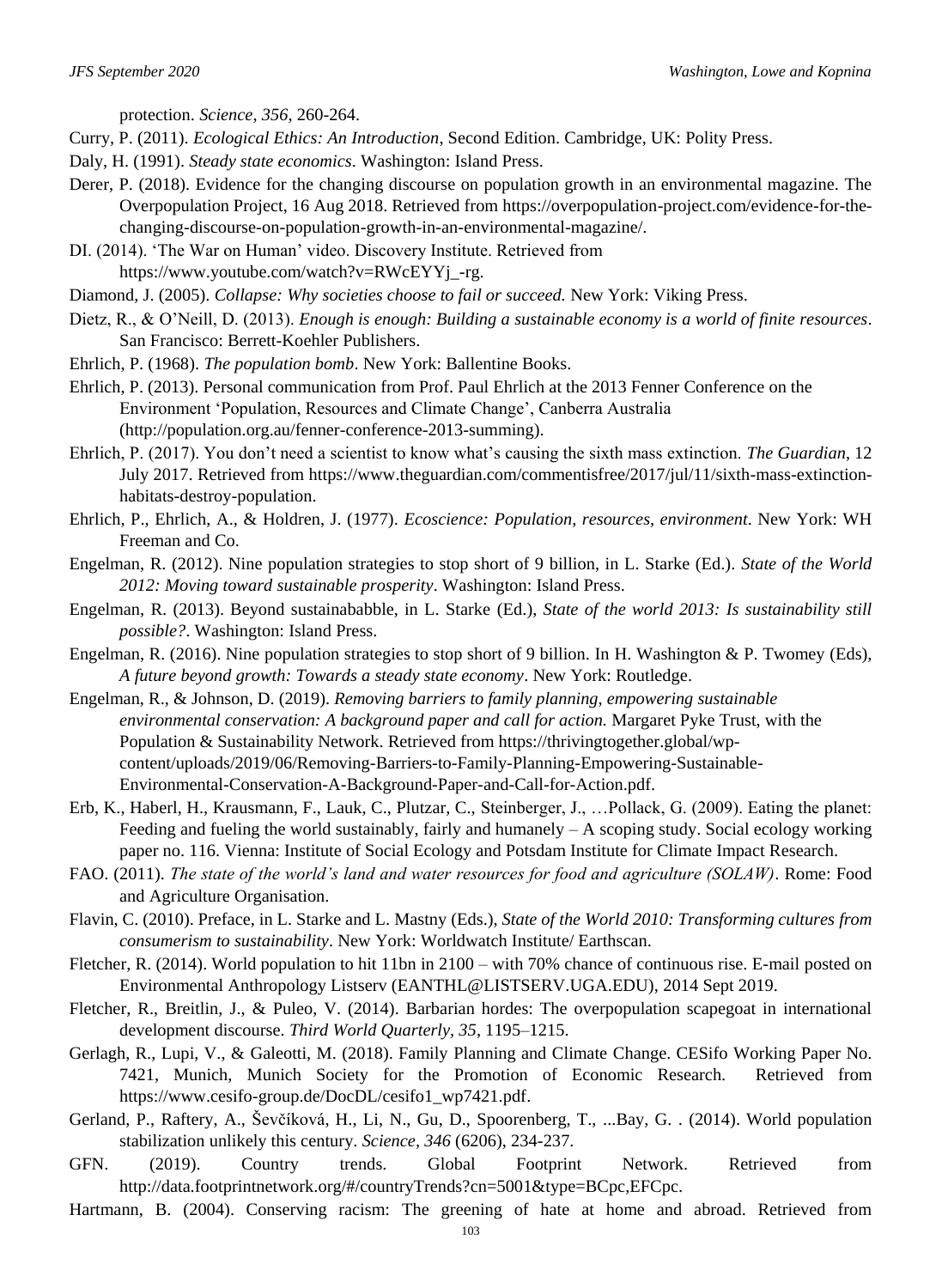https://www.researchgate.net/publication/265045644\_Conserving\_Racism\_The\_Greening\_of\_Hate\_at\_Ho me\_and\_Abroad.

- Hartmann, B., Meyerson, F., Guillebaud, J., Chamie, J., & Desvaux, M. (2008). Population and climate change. *Bulletin of Atomic Scientists*, 16th April 2008.
- Hulme, M. (2009). *Why we disagree about climate change: Understanding controversy, inaction and opportunity*. Cambridge: Cambridge University Press.
- Inayatullah, S. (1998). Causal Layered Analysis: Post-structuralism as method. *Futures*, *30*(8), 815-829.

Inayatullah, S. (2004). *The Causal Layered Analysis (CLA) reader*. Taipei, Tamkang University Press.

- IPBES. (2019). Nature's dangerous decline 'unprecedented' species extinction rates 'accelerating'. Media release by the Intergovernmental Science-Policy Platform on Biodiversity and Ecosystem Services. Retrieved from https://www.ipbes.net/news/Media-Release-Global-Assessment.
- IPCC. (2014). *Climate report 2014: Synthesis report*. International Panel on Climate Change. Retrieved from https://archive.ipcc.ch/pdf/assessment-report/ar5/syr/SYR\_AR5\_FINAL\_full\_wcover.pdf.
- Kallis, G. (2018). *Degrowth*. New York: Columbia University Press.
- Kelly, P. (2000). The politics of economic change in Australia in the 19080s and 1990s, in D. Gruen & S. Shrestha (Eds), *The Australian economy in the 1990s: Proceedings of a* conference (pp. 222-234)*.* Canberra: Economic group, Reserve Bank of Australia.
- Kelly, P. (2018). Australia ignores its successful integration policies at its peril. *The Australian* 11 August. Retrieved from https://www.theaustralian.com.au/nation/inquirer/australia-ignores-its-successful-integration-policiesat-its-peril/news-story/cb530e6f3ae4d7c2a63a0828b0c3df12.
- Kopnina, H., & Washington, H. (2016). Discussing why population growth is still ignored or denied. *Chinese Journal of Population Resources and Environmen*t, *14*(2), 133-143.
- Kopnina, H., Taylor, B., Washington, H., & Piccolo, J. (2018). Anthropocentrism: more than just a misunderstood problem'. *Journal of Agricultural and Environmental Ethics, 31*(1), 109-127.
- Lowe, I. (2005). *A big fix*. Melbourne: Black Inc.
- Lowe, I. (2015). Causal Layered Analysis, Climate Change and Limits to Growth, in S. Inayatullah, I., & Milojevic [eds] *CLA 2.0 Transformative research in theory and practice*, Taipei: Tamkang University Press
- MEA. (2005). *Living beyond our means: Natural assets and human wellbeing, statement from the board, Millennium Ecosystem Assessment*. United Nations Environment Programme (UNEP). Retrieved from https://www.millenniumassessment.org/documents/document.429.aspx.pdf.
- Meadows, D., Meadows, D., Randers, J., & Behrens, W. (1972). *The limits to growth*. Washington: Universe Books.
- Monbiot, G. (2009). The population myth. Retrieved from http://www.monbiot.com/archives/2009/09/29/thepopulation-myth/.
- O'Connor, M., & Lines, W. (2008). *Overloading Australia: How governments and media dither and deny on population*. Sydney: Envirobook.
- O'Sullivan, J. N. (2012). The burden of durable asset acquisition in growing populations. *Economic Affairs*, *32*(1), 31-37.
- PM. (2010). Capacity population. Population Matters leaflet in 2010, now no longer on their website https://populationmatters.org/.
- PMC. (no date). Population Media Center website, see: https://www.populationmedia.org/.
- Raskin, P. (2006). *The Great Transition today: A report from the future*, Boston: Tellus Institute.
- Raven, P., Chase, J., & Pires, J. (2011). Introduction to special issue on biodiversity. *American Journal of Botany*, *98*, 333-335.
- Raworth, K. (2017). *Doughnut economics*. London: Cornerstone.
- Rees, W. (2019). End game: The economy as eco-catastrophe and what needs to change. *Real World Economic Review*, *87*, 132-148.
- Ripple, W. J., Wolf, C., Newsome, T., Galletti, M., Alamgir, M., Crist, E., & 15,364 scientist signatories from 184 countries. (2017). World Scientists' Warning to Humanity: A Second Notice. *Bioscience*, *67*(12), 1026– 1028. https://doi.org/10.1093/biosci/bix125.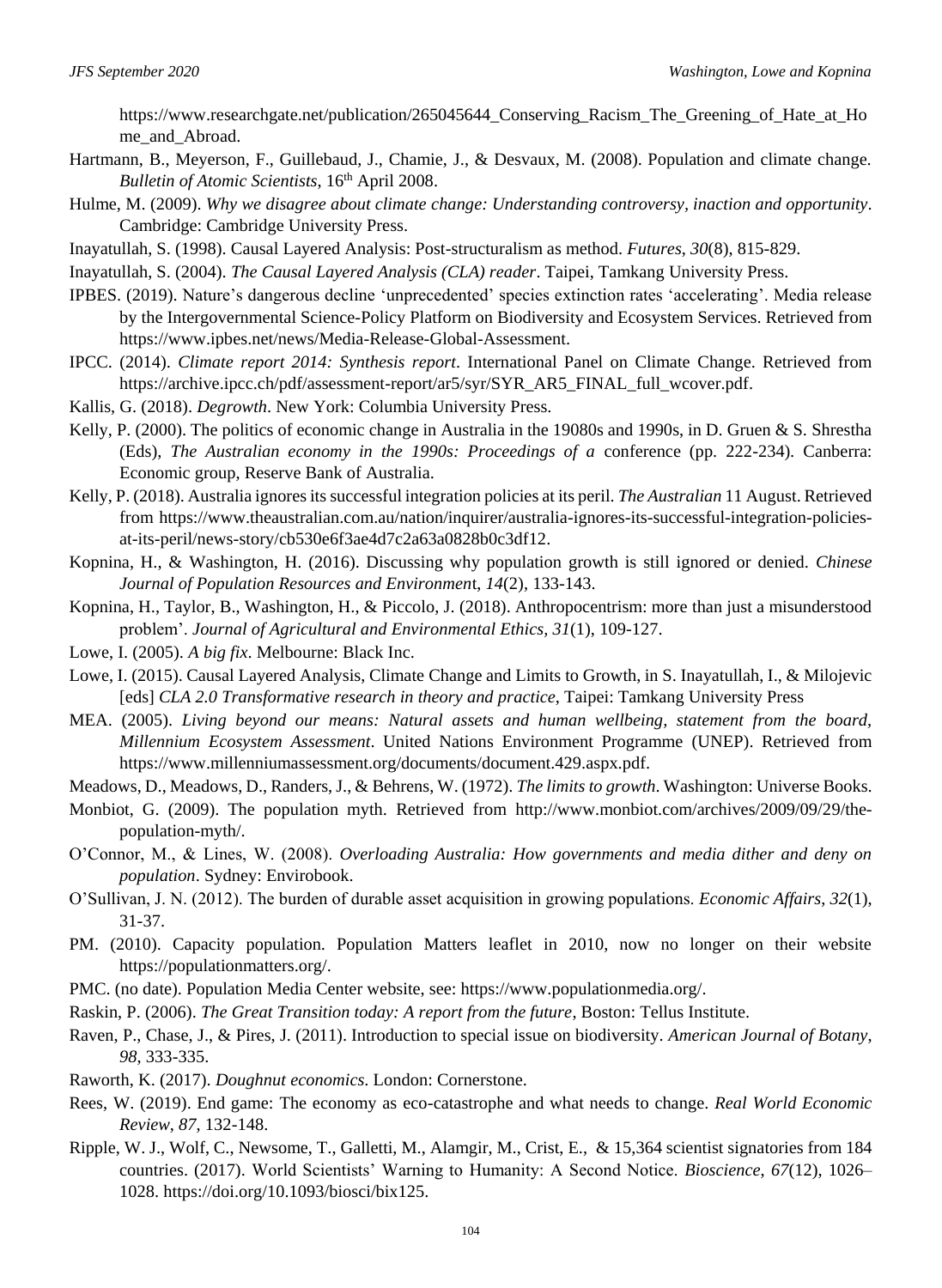Robbins, P. (2012). *Political ecology: A critical introduction*. 2nd ed., Malden (MA): Wiley.

- Rockstrom, J., Steffen, W., Noone, K., Persson, A., Chapin III, F., Lambin, E., & Foley, J. (2009). Planetary boundaries: Exploring the safe operating space for humanity. *Ecology and Society*, *14*(2): 32. Retrieved from http://www.ecologyandsociety.org/vol14/iss2/art32/.
- Rolston III, H. (2012). *A New Environmental Ethics: The Next Millennium for Life on Earth*. New York: Routledge.
- Smail, K. (2003). Remembering Malthus III: Implementing a global population reduction. *American Journal Physical Anthropol*ogy, *122*, 295–300.
- Smail, K. (2016). Excessive human numbers in a world of finite limits: Confronting the threshold of collapse. In: H. Kopnina & E. Shoreman-Ouimet (Eds), *Handbook of environmental anthropology*. London (UK): Routledge.
- Staples, W., & Cafaro, P. (2012). For a species right to exist, in P. Cafaro and E. Crist (Eds), *Life on the brink: Environmentalists confront overpopulation* (pp. 283-300), Georgia, US: University of Georgia Press:.
- Steffen, W., Richardson, K., Rockström, J., Cornell, S., Fetzer, I., Bennett, E., & Sorlin, S. (2015). Planetary boundaries: Guiding human development on a changing planet. *Science*, *347*(6223). DOI: 10.1126/science.1259855.
- Tacey, D. (2000). *Re-enchantment: The new Australian spirituality*, Australia: Harper Collins.
- The Economist. (2012a). Indonesia's forests and REDD: Palming off. Retrieved from http://www.economist.com/blogs/banyan/2012/12/indonesias-forests-and-redd.
- The Economist. (2012b). America's demographic squeeze: Double bind. Retrieved from https://www.economist.com/united-states/2012/12/15/double-bind.
- Turner, G. M. (2012). On the cusp of collapse? Updated comparison of *The Limits to Growth* with historical data. *GAIA – Ecological Perspectives on Science and Society*, *21*(2), 116-124.
- UCS. (2018). Each country's share of CO<sub>2</sub> emissions. Union of Concerned Scientists. Retrieved from https://www.ucsusa.org/global-warming/science-and-impacts/science/each-countrys-share-of-co2.html.
- UNDESA. (2017). World population projected to reach 9.8 billion in 2050, and 11.2 billion in 2100. United Nations Department of Economic and Social Affairs. Retrieved from https://www.un.org/development/desa/en/news/population/world-population-prospects-2017.html.
- Washington, H. (1991). *Ecosolutions: Solving environmental problems for the world and Australia*. Tea Gardens, NSW, Australia: Boobook Publications.
- Washington, H. (2013). *Human dependence on nature: How to help solve the environmental crisis.* London: Earthscan.
- Washington, H. (2015). *Demystifying sustainability: Towards real solutions.* London: Routledge.
- Washington, H. (2018a). *A sense of wonder towards nature: Healing the world through belonging*, London: Routledge.
- Washington, H. (2018b). Denial the key barrier to solving climate change. In D.A. DellaSala and M.I. Goldstein (Eds), *Encyclopedia of the Anthropocene*. UK: Elsevier.
- Washington, H. (2019). *What can I do to help heal the environmental crisis?* London: Routledge (published October 2019).
- Washington, H., Taylor, B., Kopnina, H., Cryer, P., & Piccolo, J. (2017). Why ecocentrism is the key pathway to sustainability. *The Ecological Citizen*, *1*, 35-41.
- Weeden, D., & Palomba, C. (2012). A post-Cairo paradigm: Both numbers and women matter, in P. Cafaro and E. Crist (Eds), *Life on the brink: Environmentalists confront overpopulation*. Athens: University of Georgia Press.
- White, R. (1994). Green politics and the question of population. *J Aust Stud*., *18*, 27–43.

White, W. (2014). *The war on humans*. Seattle, WA: Discovery Institute Press.

Wijkman, A., & Rockstrom, J. (2012). *Bankrupting nature: Denying our planetary boundaries*. London: Routledge. Wilson, E. O. (2003). *The future of life*. New York: Vintage Books.

WPB. (no date). Current population is three times the sustainable level. Retrieved from https://www.worldpopulationbalance.org/3\_times\_sustainable.